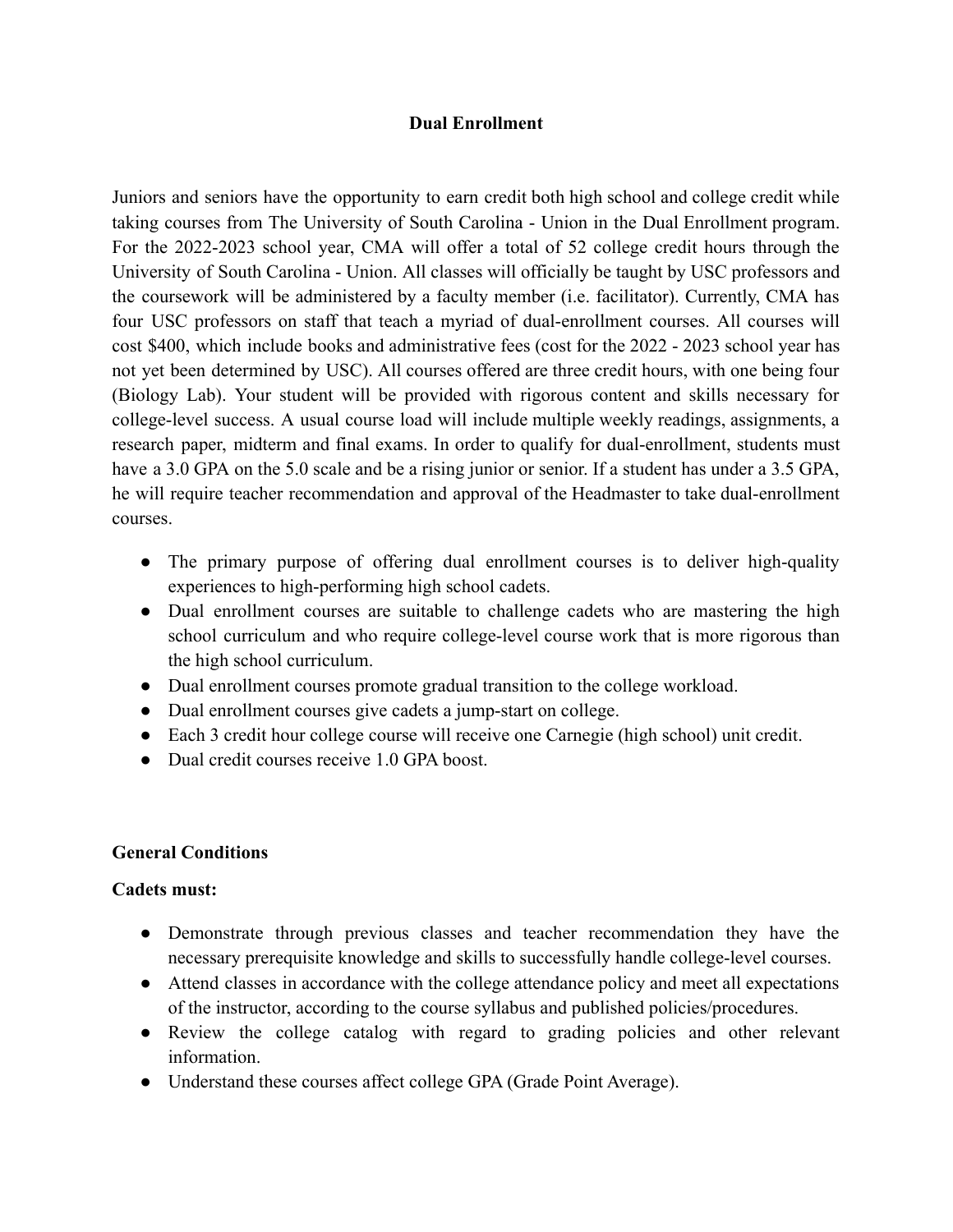### **How do I enroll?**

- Cadets confer with his academic adviser, regarding the possibility of dual enrollment. Cadets must meet course qualifications/prerequisites.
- Cadets may use a current qualifying score from their SAT, ACT or technical school's placement test.
- Complete dual-enrollment orientation with the Dual-Enrollment Coordinator which includes:
- Memorandum of Understanding for Dual Enrollment High School Cadets and their Parent/Guardian
- CMA Letter of Permission.
- Complete Cadet Application Packet Checklist

**Cost of courses:** Dual Credit classes require payment of an additional fee. The cost for each college class is about \$400. The only exception is Math and Biology (TBD).

### **Course Descriptions**

#### **Biology (BIOL)**

● **110 – General Biology (4):** Basic biological concepts and issues for non-biology majors

### **Criminal Justice (CRJU)**

● **101** – **The American Criminal Justice System (3):** Survey of crime and societal responses to crime, including law enforcement, courts, corrections, and the juvenile justice system.

#### **Economics (ECON)**

● **224 – Introduction to Economics (3):** The study of supply and demand, markets, household and firm decision-making, gross domestic product, inflation, unemployment, and government policies. Open to all students except business administration and economics majors.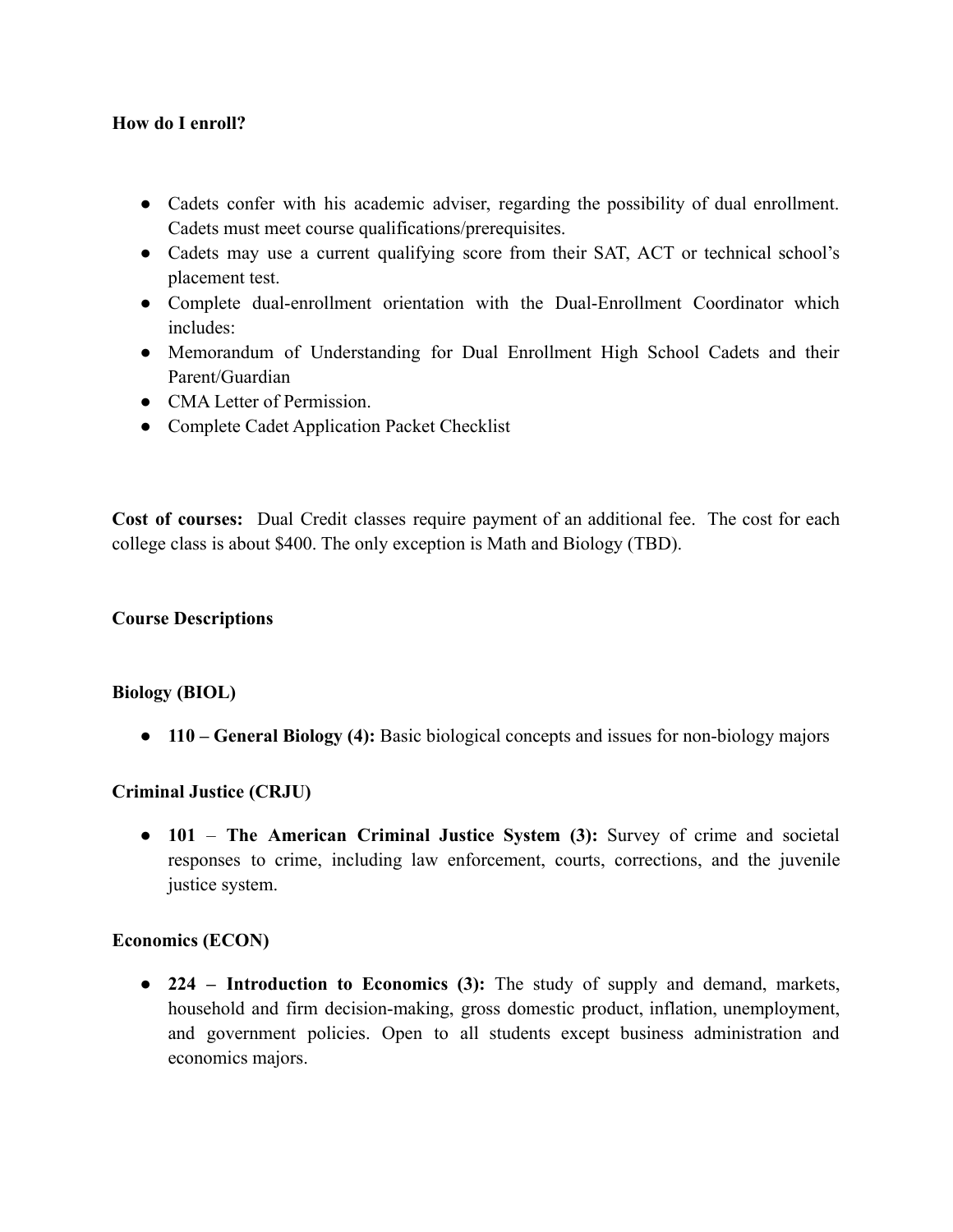## **English Language and Literature (ENGL)**

- **101 – Critical Reading and Composition (3**): Instruction in strategies for critically reading and analyzing literature and non-literary texts; structured, sustained practice in composing expository and analytical essays.
- **102 – Rhetoric and Composition (3):** Instruction and intensive practice in researching, analyzing, and composing written arguments about academic and public issues.
- Pre-requisites: ENGL 101 with a grade of "C" or better, or equivalent credit

# **History (HIST)**

- **101 - European Civilization from Ancient Times to the Mid-17th Century (3) Fall:** The rise and development of European civilization from its Mediterranean origins through the Renaissance and Reformation.
- **102 - European Civilization from the Mid-17th Century (3) Spring:** European development and expansion from the mid-17th century to the present.
- **111 - United States History to 1865 (3) Fall:** A general survey of the United States from the era of discovery to 1865, emphasizing major political, economic, social, and intellectual developments.
- **112 - United States History since 1865 (3) Spring:** A general survey of the United States from 1865 to the present, emphasizing major political, economic, social, and intellectual developments

# **Mathematics (MATH)**

- **111 – Basic College Mathematics (3):** Basic college algebra; linear and quadratic equations, inequalities, functions and graphs of functions, exponential and logarithmic functions, systems of equations.
- **115 – Precalculus Mathematics (4):** Subsets of the real line, absolute value; polynomial, rational, inverse, logarithmic, exponential functions; circular functions; analytic trigonometry.
- Prerequisites: C or better in MATH 111, or placement through Precalculus version of the Mathematics Placement Test.

# **Political Science (POLI)**

● **201 – American National Government (3):** The formation and development of the national government, its organization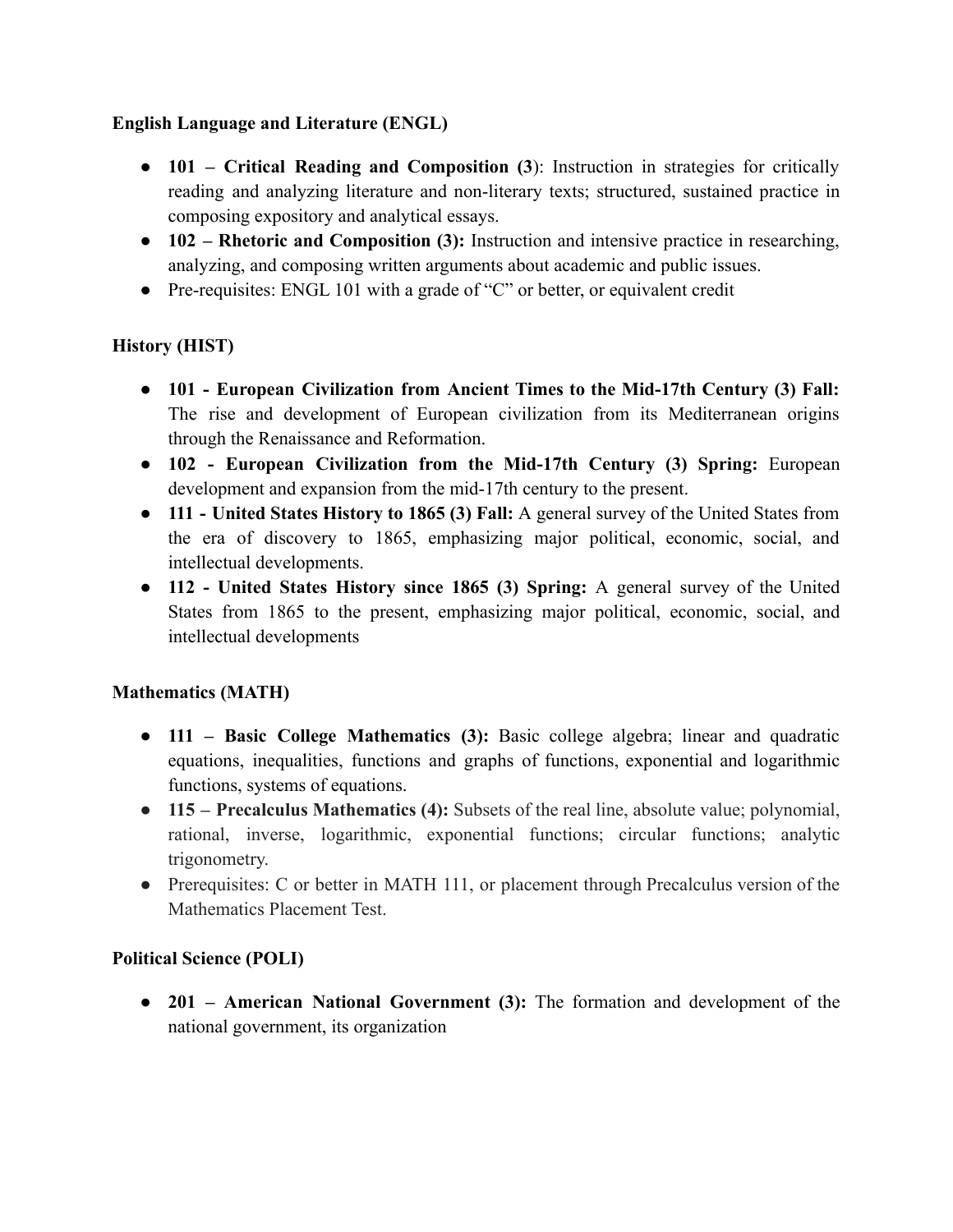### **Leadership (PCAM)**

● **205 – Foundations of Leadership (3):** This course combines leadership theory with practical application, equipping students with the knowledge and skills needed to work more effectively with people, become better leaders, and reach their professional goals. Students will be paired with a mentor in the Kershaw County community based on professional ambitions.

# **Psychology (PSYC)**

● **101** – **Introduction to Psychology (3):** An introduction to and survey of the basic concepts and findings within the field of psychology.

## **Course Policies and Withdrawal Information**

Students cannot miss more than three days per class each semester. Camden Military will follow the University of South Carolina's absence policy. Prior to missing a day of class, the student must have approval from the instructor and Headmaster. Also, once a student enrolls in dual-enrollment courses he will have both a college transcript and college GPA.

The process for withdrawal will depend on the situation and the grade of the student. If a student falls under a "C" for the two-week period, he will be required to attend tutorial weekly. If he cannot improve by the six-week period, a meeting will be scheduled between the instructor, liaison, and students. Parents will be notified and decide whether to withdraw the cadet from the course. The withdrawal dates for the upcoming school year will be as follows:

- Fall Semester: 8/24 without "W" and 11/02 without "WF" (withdrawal with failure)
- Spring Semester: 1/17 without "W" and 3/27 without "WF" (withdrawal with failure)

### **Transcripts**

Transcripts for dual-enrollment with the University of South Carolina - Union must be ordered from their main campus: You will *not* need to know your VIP ID if you follow the link:

https://www.sc.edu/about/offices\_and\_divisions/registrar/transcripts\_and\_records/transcripts/ind ex.php

Click the link that states: Students Who Don't Know Their Self-Service Carolina Login

If you are a current or past student who does not know their Self-Service Carolina username and password, your transcript is available through Parchment Ordering Services.